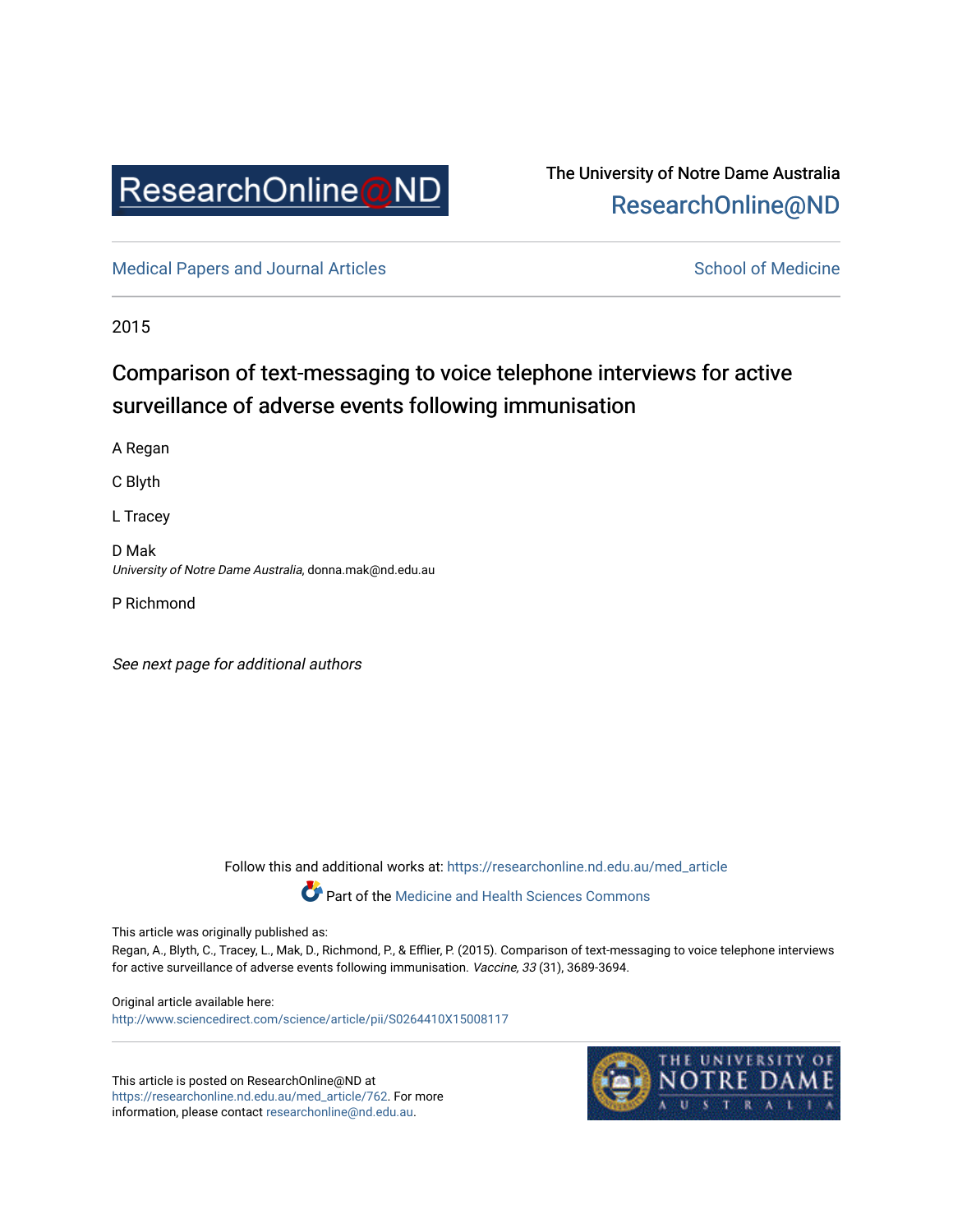# Authors

A Regan, C Blyth, L Tracey, D Mak, P Richmond, and P Efflier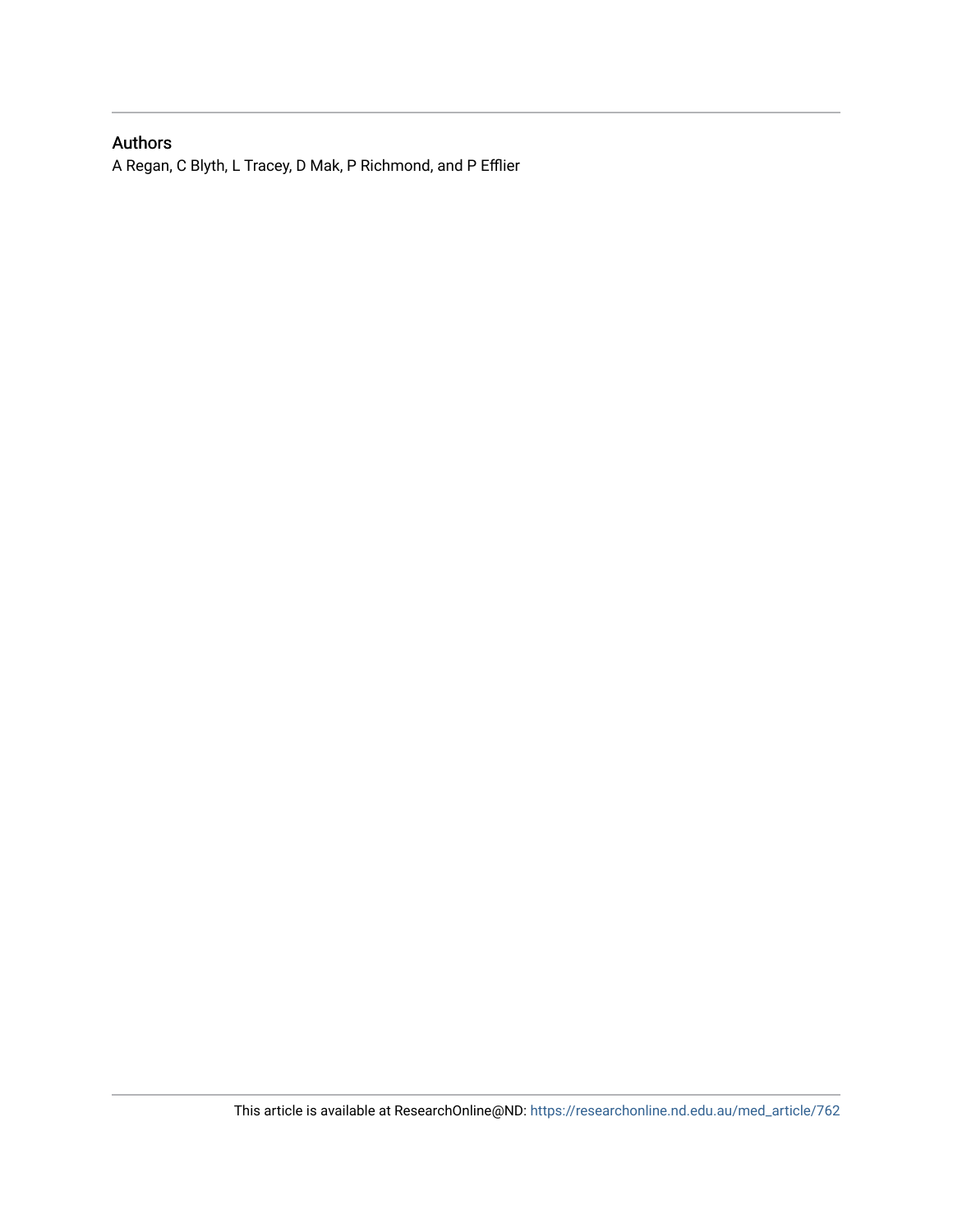This is the author's post-print copy of the article published as:

Regan, A.K., Blyth, C.C., Tracey, L., Mak, D.B., Richmond, P.C. & Efflier, P.V. (2015). Comparison of text-messaging to voice telephone interviews for active surveillance of adverse events following immunization. *Vaccine,* 33(31), 3689-3694. doi: 10.1016/j.vaccine.2015.06.022

This article has been published in final form at <http://www.sciencedirect.com/science/article/pii/S0264410X15008117>

© 2015. This manuscript version is made available under the CC-BY-NC-ND 4.0 license<http://creativecommons.org/licenses/by-nc-nd/4.0/>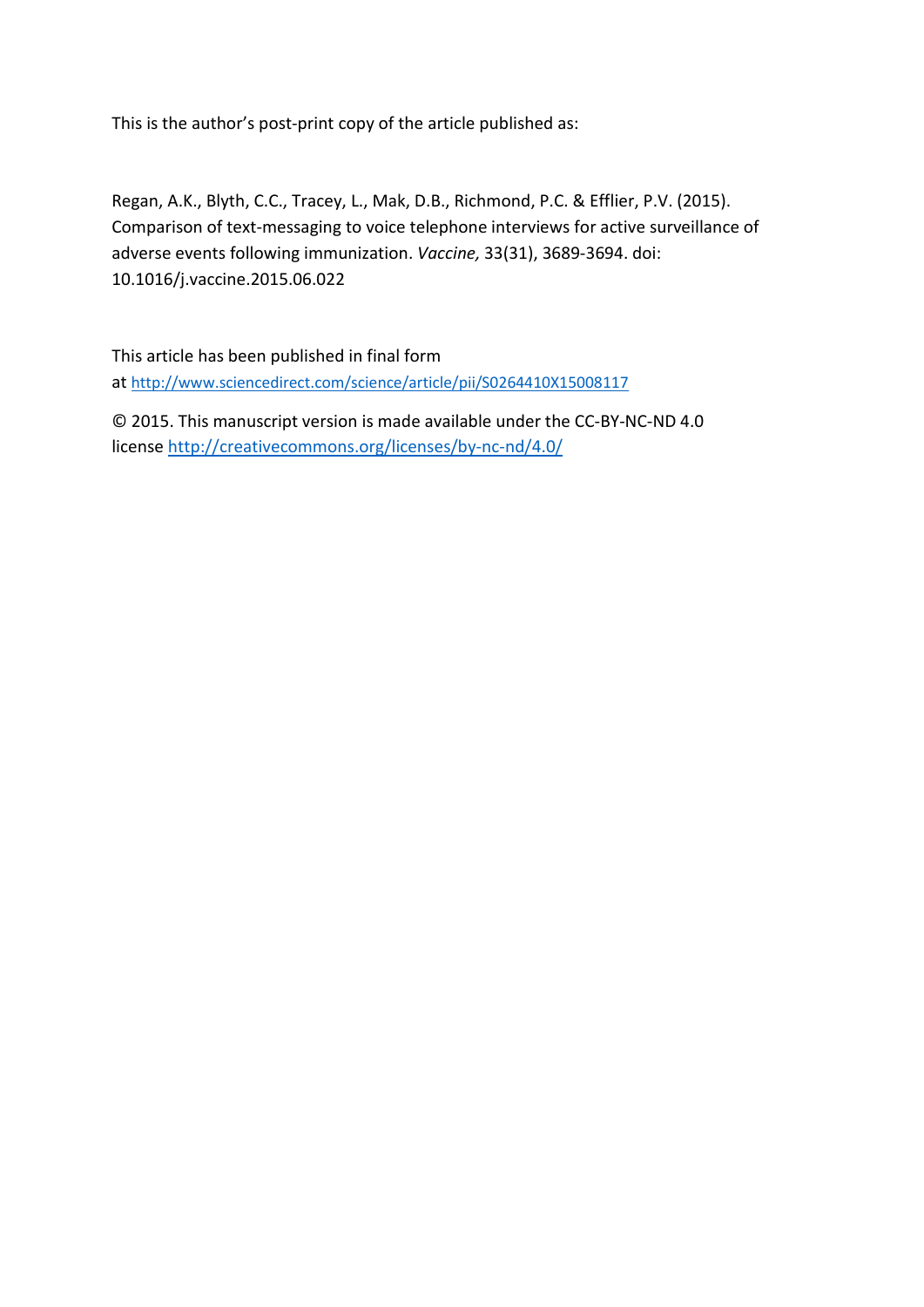| $\mathbf 1$          |                                                                                                                                                                                                                                                                                                                                                           |
|----------------------|-----------------------------------------------------------------------------------------------------------------------------------------------------------------------------------------------------------------------------------------------------------------------------------------------------------------------------------------------------------|
| $\overline{2}$       | Comparison of text-messaging to voice telephone interviews for                                                                                                                                                                                                                                                                                            |
| 3                    | active surveillance of adverse events following immunisation                                                                                                                                                                                                                                                                                              |
| 4                    |                                                                                                                                                                                                                                                                                                                                                           |
| 5                    | Regan AK, <sup>a,b</sup> Blyth CC, <sup>c,d</sup> Tracey L, <sup>b</sup> Mak DB, <sup>b</sup> Richmond PC, <sup>c,d</sup> Effler PV <sup>a,b</sup>                                                                                                                                                                                                        |
| 6                    |                                                                                                                                                                                                                                                                                                                                                           |
| 7                    | a School of Pathology and Laboratory Medicine, University of Western Australia, Crawley WA, Australia                                                                                                                                                                                                                                                     |
| 8<br>9               | <sup>b</sup> Communicable Disease Control Directorate, Western Australia Department of Health, Shenton Park WA,<br>Australia                                                                                                                                                                                                                              |
| 10                   | <sup>c</sup> School of Paediatrics and Child Health, University of Western Australia, Crawley WA, Australia                                                                                                                                                                                                                                               |
| 11                   | d Vaccine Trials Group, Telethon Kids Institute, University of Western Australia, Subiaco WA, Australia                                                                                                                                                                                                                                                   |
| 12                   |                                                                                                                                                                                                                                                                                                                                                           |
| 13                   |                                                                                                                                                                                                                                                                                                                                                           |
| 14                   |                                                                                                                                                                                                                                                                                                                                                           |
| 15                   |                                                                                                                                                                                                                                                                                                                                                           |
| 16                   |                                                                                                                                                                                                                                                                                                                                                           |
| 17                   |                                                                                                                                                                                                                                                                                                                                                           |
| 18                   |                                                                                                                                                                                                                                                                                                                                                           |
| 19                   |                                                                                                                                                                                                                                                                                                                                                           |
| 20                   |                                                                                                                                                                                                                                                                                                                                                           |
|                      |                                                                                                                                                                                                                                                                                                                                                           |
| 21                   |                                                                                                                                                                                                                                                                                                                                                           |
| 22                   |                                                                                                                                                                                                                                                                                                                                                           |
| 23                   |                                                                                                                                                                                                                                                                                                                                                           |
| 24                   |                                                                                                                                                                                                                                                                                                                                                           |
| 25<br>26<br>27<br>28 | <b>Corresponding author:</b> Annette Regan, PhD Candidate / Project Officer, School of<br>Pathology and Laboratory Medicine, University of Western Australia / Communicable<br>Disease Control Directorate, Western Australia Department of Health,<br>Email: Annette.Regan@health.wa.gov.au, Phone: +618 9388 4880, Mailing address: 227<br>$\mathbf{L}$ |

Stubbs Terrace, Shenton Park WA 6008 Australia.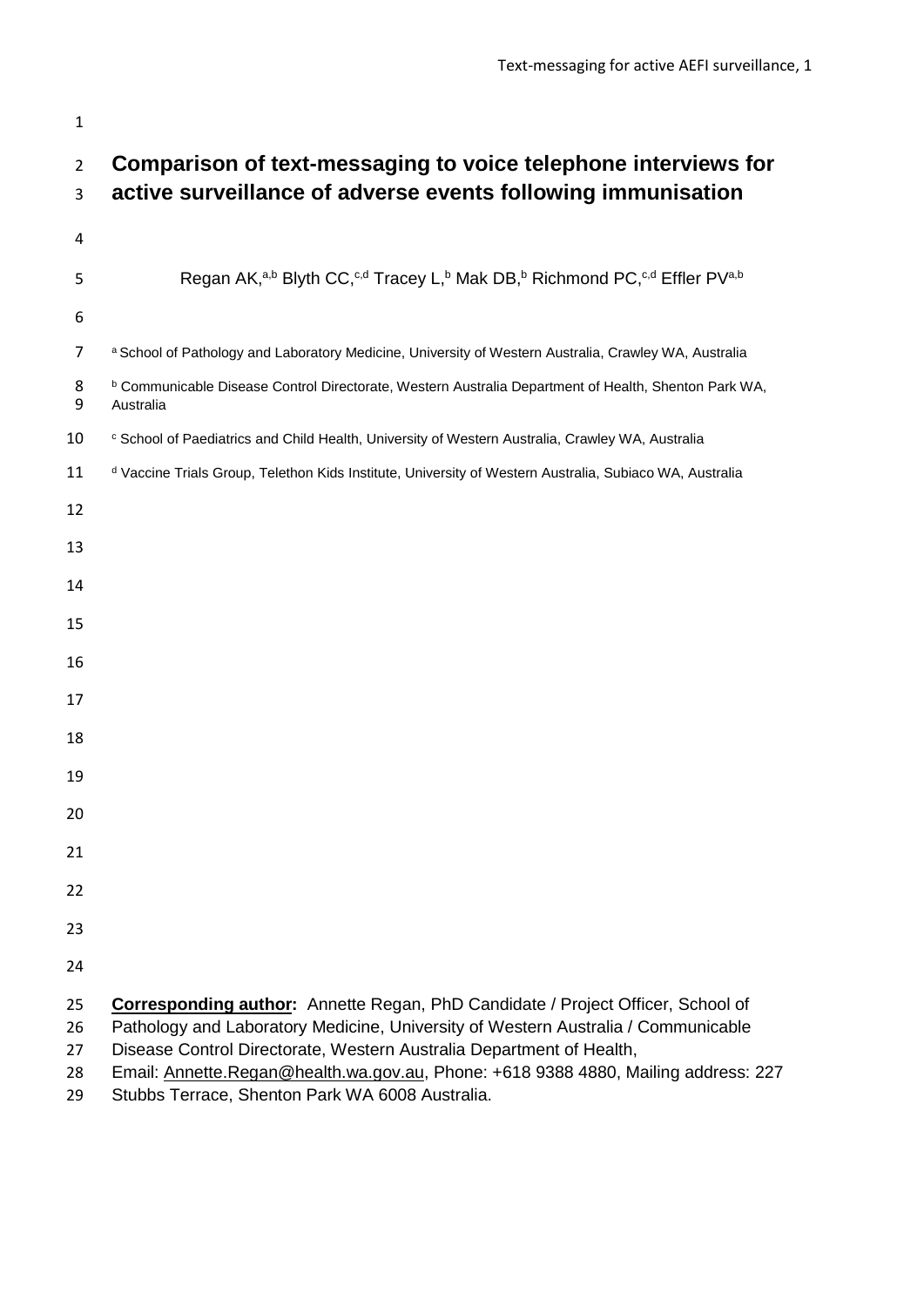**Abstract**

 **Objectives:** In 2013, the Follow-up and Active Surveillance of Trivalent Influenza Vaccine in Mums (FASTMum) program began using short message service (SMS) to collect adverse event information in pregnant women who recently received trivalent influenza vaccine (TIV). This study was designed to compare data collected via SMS and telephone for the purposes of monitoring vaccine safety. **Methods:** 344 women who received TIV were randomly assigned to a telephone interview group. They were telephoned seven days post-vaccination and administered a standard survey soliciting any adverse events following immunisation (AEFI) they experienced. They were matched by brand of vaccine, age group, and residence to 344 women who were sent a SMS seven days post-vaccination. The SMS solicited similar information. AEFI reported by SMS and telephone interview were compared by calculating risk ratios. **Results:** Response rate was higher to SMS compared to telephone interview (90.1% vs. 63.9%). Women who were surveyed by SMS were significantly less likely to report an AEFI compared to women who were surveyed by telephone (RR: 0.41; 95% CI: 0.29-0.59). The greatest discrepancies between SMS and telephone interview were for self-reported injection site reactions (3.1% vs. 16.8%) and unsolicited (or "other") events (11.4% vs. 4.1%). Data collected by SMS was significantly timelier. **Conclusions:** Data collection by SMS results in significantly improved response rates and timeliness of vaccine safety data. Systems which incorporate SMS could be used to more rapidly detect safety signals and promote more rapid public health response to vaccine

quality issues.

- 
- 
- 

**Keywords:** vaccination; public health surveillance; text messaging; influenza vaccine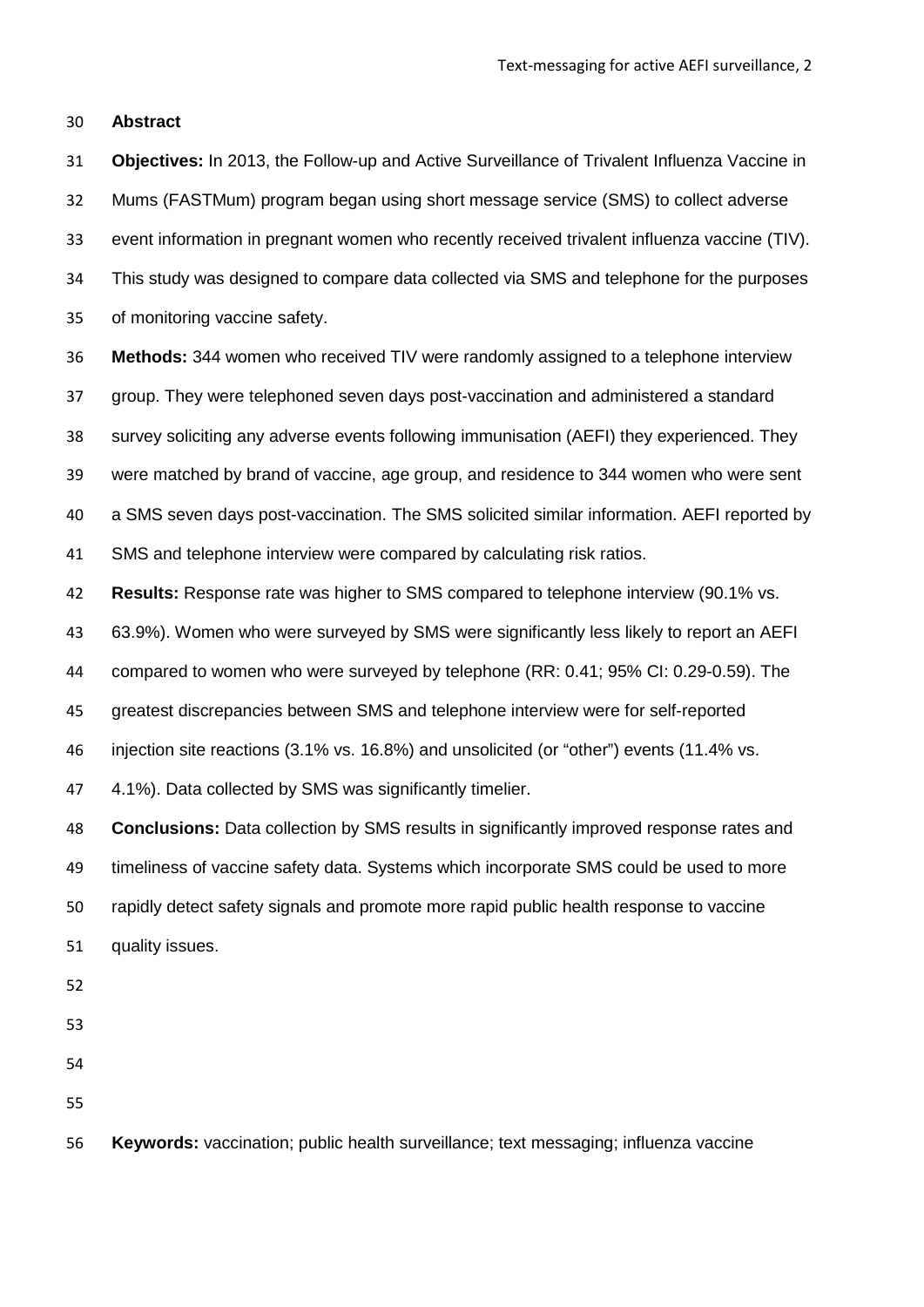## **1. Introduction**

 Vaccine safety programs are fundamental for promoting vaccine uptake in the community, since any perceived vaccine safety issue can undermine confidence in vaccination [1]. Misperceptions of vaccine safety are a common contributor to low immunisation rates [2-6]. For example, in Western Australia an unexpected spike in adverse events following trivalent influenza vaccination in children in 2010 resulted in an 84% reduction in influenza vaccine uptake in young children [7, 8]. This example serves as a reminder of the necessity of vigilant vaccine safety programs and the importance of rapid signal response. Further, influenza vaccines continually change in antigenic composition to accommodate shifting strains, but are not considered new vaccines and do not undergo the same efficacy and safety studies as new vaccines [9]. Timely collection of vaccine safety data is necessary in order to identify early warning signals and ensure vaccine quality.

 Some vaccine safety surveillance programs incorporate short message service (SMS) communication to monitor adverse events following immunisation (AEFI) details in near real- time [10-13]. While such methods offer rapid data collection and dissemination of results, to date, no study has investigated the potential differences between SMS and telephone interview data collection methods. This study compares SMS with telephone interviews for the purpose of performing vaccine safety surveillance in terms of a) response rate; b) adverse events reported; and c) the timeliness of obtaining data.

#### **2. Methods**

 The Follow-up and Active Surveillance of Trivalent influenza vaccine in Mums (FASTMum) program has monitored the safety of pregnant women who receive inactivated TIV in Western Australia since 2012 [14]. Historically, data collection has relied on telephone interviews of vaccinated pregnant women; however, in 2013, SMS was introduced as a method of collecting AEFI information [11]. In 2014, a subset of 344 women were followed up by telephone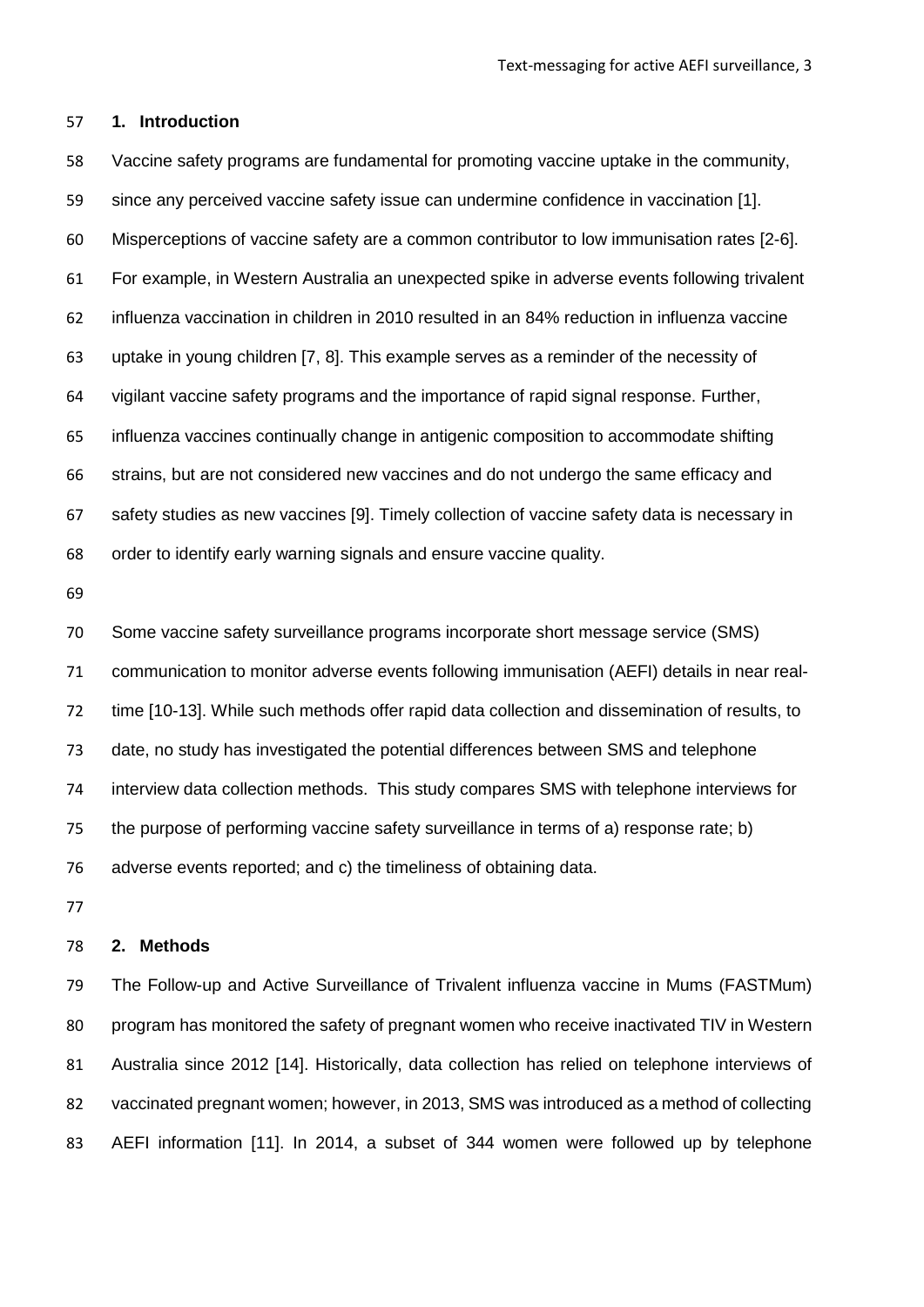interview for comparison purposes. All follow-up occurred between 16 March and 22 May 2014.

## **2.1 Sample selection**

 In Western Australia, immunisation providers report details of antenatal influenza immunisations to the Western Australia Department of Health (WA Health) by submitting immunisation reports which include the vaccination date, vaccine brand and batch number, and mobile phone number of the vaccinee [11]. At the time of vaccination, women are asked to indicate on these reports whether they give permission to be contacted by telephone or SMS by WA Health for the purposes of monitoring vaccine safety [11]. During the study time period, 2,011 women were reported to WA Health as receiving TIV and consented to follow- up. A random sample of women (n=344) was selected to receive a telephone interview seven days post-vaccination using a random number generator. The remaining 1,667 women were followed up by SMS seven days post-vaccination. Of these 1,667 women, 344 were individually matched by brand of TIV received, age group (18-29 years, 30-39 years, or 40-45 years), and residence (metropolitan or rural) to a sample of women who received the same 100 guestions via SMS. The sample size was powered to detect a  $\pm$ 4% difference between groups 101 at  $β = .80$ .

#### **2.2 Data collection**

 For participants in the SMS-group, a text message was sent seven days following vaccination asking:

 "In the week since your vaccination, did you experience any reaction, fever, or 107 illness? Please reply Y or N."

 Women who did not reply were sent a second message within 24 hours with the same text. Women who replied "yes" to either message were sent an additional SMS asking them to complete a five minute survey on their mobile phone. Women who did not complete the survey were telephoned to ask about details related to their reaction. The survey asked if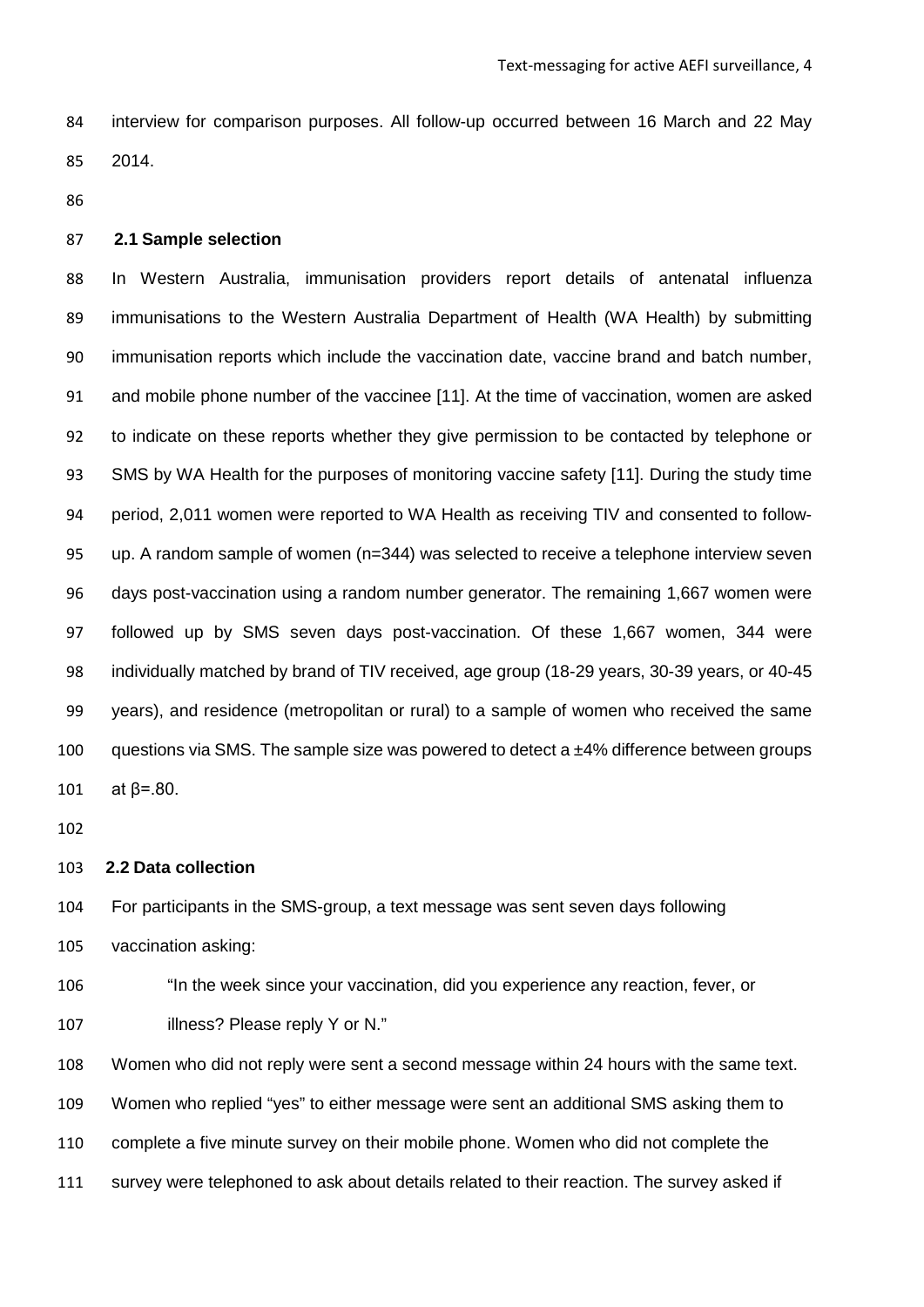they had experienced any of the following: fever, headache, fatigue, rash, swelling, redness, or pain at the injection site, rigors, or convulsions. Women could make multiple selections and were permitted to record additional events in a free text field. At the end of the survey, women were asked if they had visited any doctor, medical centre, after hours clinic, or emergency department regarding their reaction.

 For participants in the telephone-group, a research nurse telephoned the mobile phone of the participant seven days post-vaccination. No SMS messages were sent to women in this group, and all questions in the telephone interview were identical to those of the mobile phone survey. Women were asked by telephone whether they experienced any reaction and women who replied affirmatively were asked about details related to the reaction. Women who did not respond to telephone interview were telephoned again 24 hours later, until a maximum of three contact attempts were made.

## **2.4 Outcomes measured**

 We were interested in comparing the two methods of collecting vaccine safety data in terms of response rate, reactions reported, and timeliness of the data collection. We defined 'response rate' as the proportion of participants who returned a text message in the SMS- group or answered a telephone call in the telephone-group. The proportion of women who experienced each reaction included on the surveys was calculated and compared between groups. We also compared response rate to SMS and telephone interview by sociodemographic characteristics. We calculated the time required to collect completed adverse event information for both data collection methods.

## **2.5 Statistical analysis**

Data were analysed using SAS version 9.3 (SAS Institute Inc, Sydney, NSW, Australia).

Response rates to SMS and telephone interview were compared by sociodemographic

subgroups using Cochran Mantel-Haenszel (CMH) chi square tests. The response rates to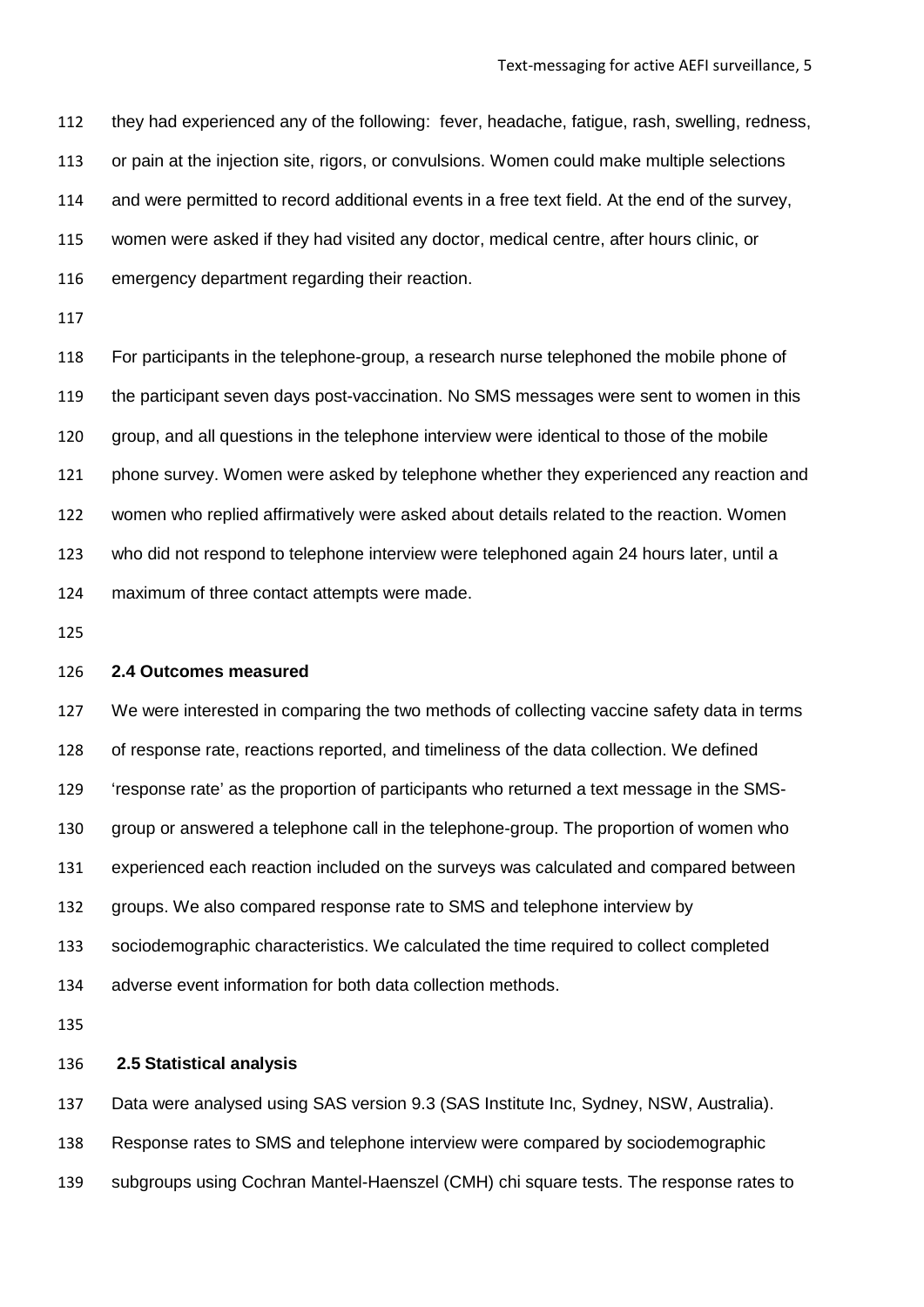SMS versus telephone interview were compared overall and by sociodemographic factors by 141 calculating risk ratios ( $\alpha$ =.05). Risk ratios were also used to compare the number of women who reported each event by SMS and telephone interview. Independent sample t-tests were used to compare the mean time (in days) required to collect complete AEFI data by SMS and telephone interview.

#### **3 Results**

 A total of 688 women who had received trivalent influenza vaccine between 9 March and 15 May 2014 were followed up: 344 by SMS and 344 by telephone interview (Figure 1). The majority of women resided in the metropolitan area (84.6%), were non-Aboriginal (95.8%), were in their second or third trimester of pregnancy (80.0%), were between 30 and 45 years of age (62.2%) and were in the top 60% of socioeconomic levels (86.1%). Women 152 commonly received either Vaxigrip® (40.7%) or Fluvax® (49.1%); 8.3% received Fluarix®, and 1.9% received other brands. There were no demographic or vaccination differences identified between SMS and telephone groups (*p*>0.05).

#### **3.1 Response Rate**

 A total of 310 (90.1%) of women replied to SMS (Figure 1). Response to SMS was lower in Aboriginal women compared to non-Aboriginal women (66.7% vs. 92.2%; CMH=9.22, *p*<0.01). No difference was observed in response to SMS by residence, trimester of pregnancy, socioeconomic status, or age group (p<0.05). A total of 220 (66.7%) of women

responded to telephone interview. Response to telephone was significantly lower in women

who resided outside the metropolitan area compared to those within the metropolitan area

(78.5% vs. 88.3%; CMH: 7.06, *p*<0.01). No difference was observed in response to

telephone interview by Aboriginal status, trimester of pregnancy, socioeconomic status, or

age group (*p*>0.05).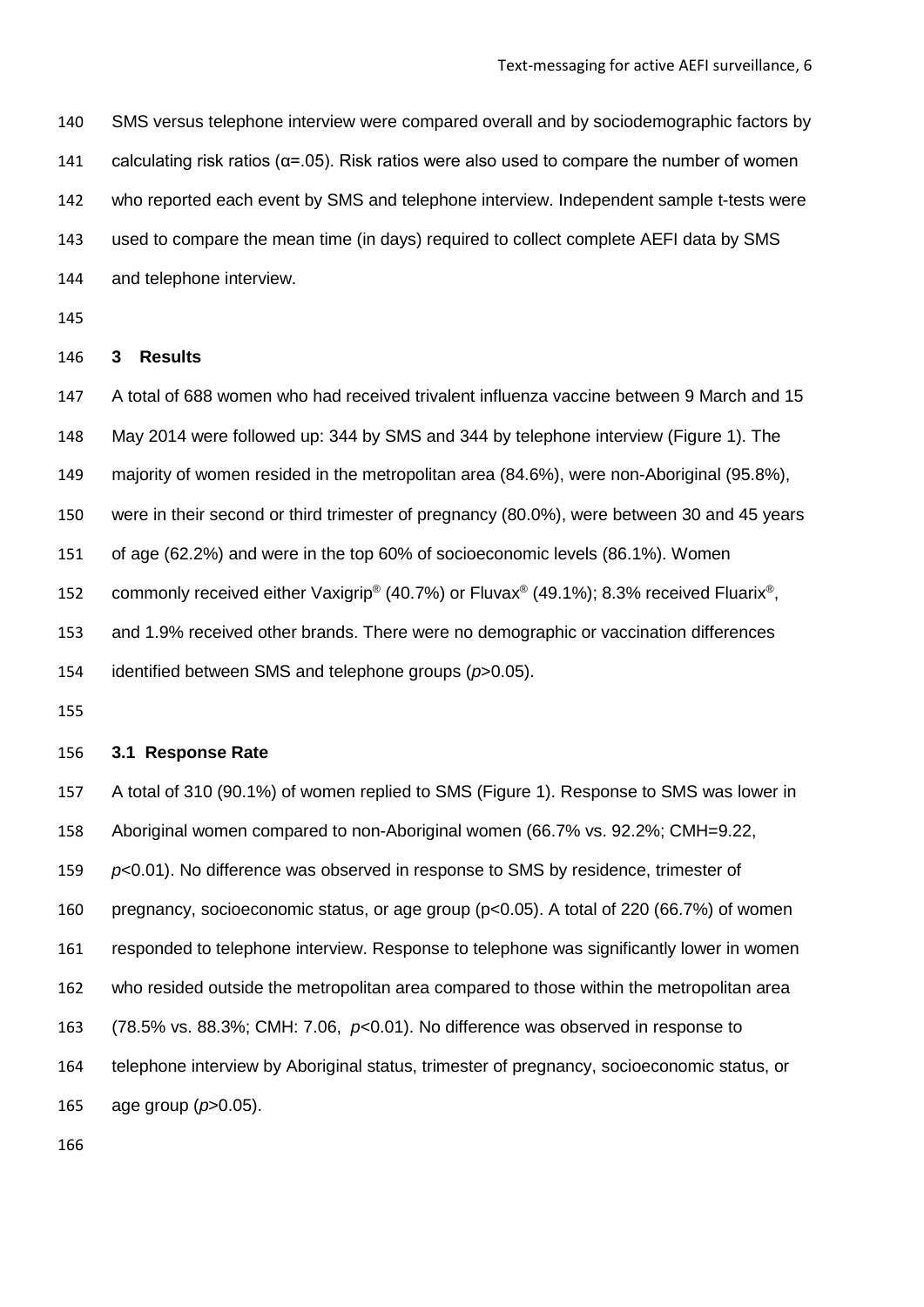Overall, response rate was significantly higher with SMS than telephone interviews (90.1% vs 66.7%, p<0.01)(Table 1). Women were 40% more likely to reply to SMS compared to telephone interview (RR: 1.41, 95% CI: 1.29-1.54). This association was consistent across sociodemographic groups, with the exception of Aboriginal women, women aged 40-45 years and women in the second quintile of socioeconomic status (*p*>0.05). On average, 1.4 telephone calls were required to complete a telephone interview with one woman; 146 (66.4%) of women replied to the first telephone call. The majority of women who replied to SMS, replied to the first message (n=277, 89.3%). Of the 38 women who replied to

the SMS indicating they had experienced an AEFI, 23 (60.5%) women provided information

related to the event: 10 (43.5%) by mobile phone survey and 13 (56.5%) had to be

 telephoned. The remaining 15 women who indicated they experienced a reaction could not be reached by either telephone interview or SMS.

## **3.2 Events reported**

 Women in the SMS-group were 59% less likely to report an AEFI compared to women in the telephone-group (RR 0.41; 95% CI 0.29-0.59) (Table 2). When we compared the events reported by women who experienced an AEFI, women in the SMS-group were 81% less likely (RR 0.18, 95% CI 0.09-0.37) to report a local reaction and 64% less likely (RR: 0.36, 95% CI 0.05-0.70) to report events not included in the survey (Table 2). Women were just as likely to report fever, headache, fatigue, vomiting, rash, or rigors by SMS or telephone, and no women reported convulsions. Women were just as likely to report having sought medical care for their AEFI by SMS and telephone (RR: 0.45; 95% CI: 0.11-1.85).

## **3.3 Timeliness of data**

Collection of AEFI details from SMS participants required significantly less time than

telephone participants (Figure 2); 95.6% of women in the SMS-group reported complete

AEFI details within 24 hours of follow-up, compared to 16.6% of women in the telephone-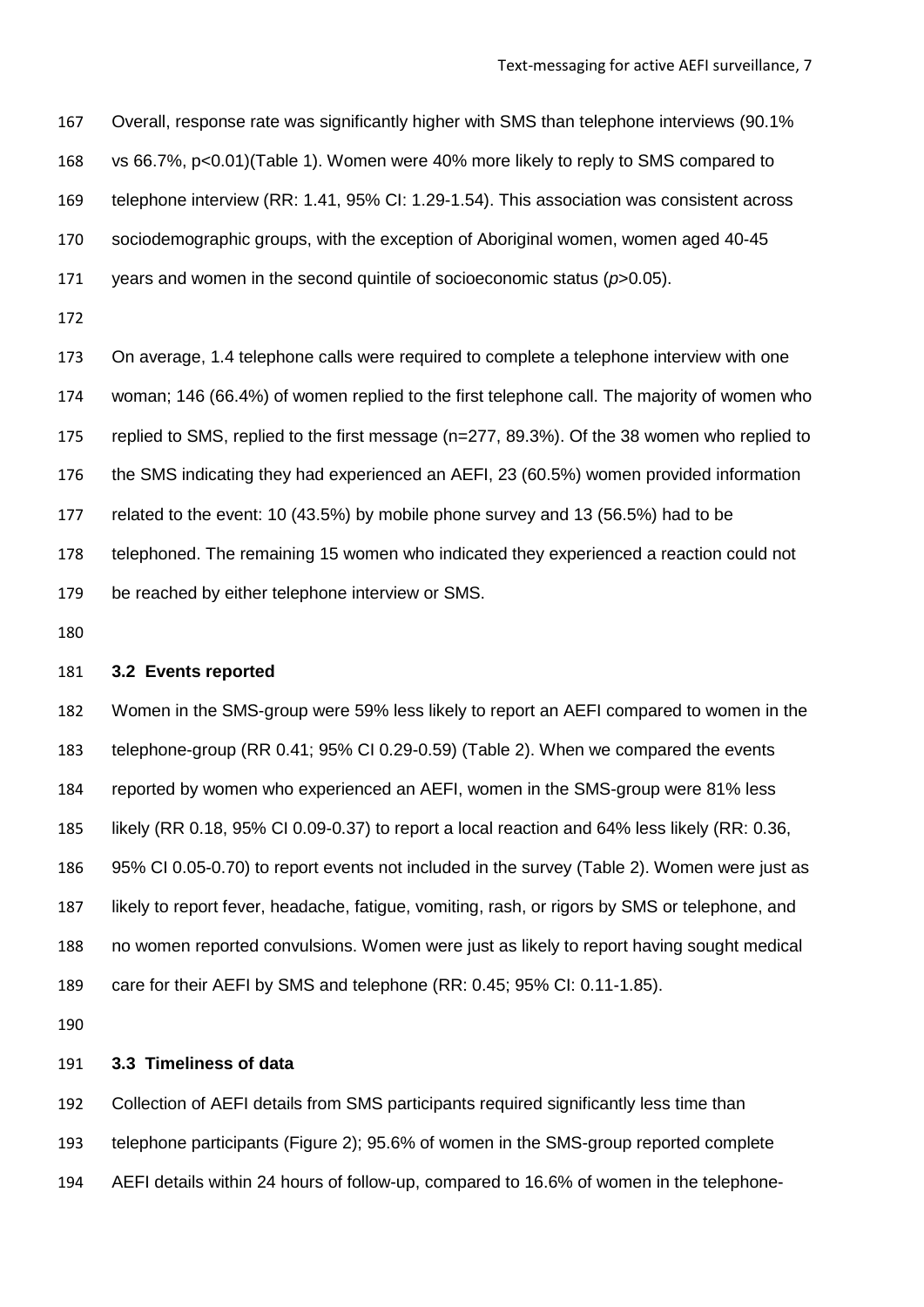group. On average, complete AEFI information was obtained from women in the SMS-group within 2.4 hours (95% CI: 2.4-4.8 hours) of follow-up, whereas information was obtained from women in the telephone-group within 2.7 days (95% CI: 2.5-3.0 days)(t: 20.3, *p*<0.01). The time required to collect information was similar for women who experienced a reaction as those who did not experience a reaction (1.6 days vs 1.3 days, *t*: -1.03, p=0.30).

## **4 Discussion**

 To our knowledge, this is the first study specifically designed to directly compare SMS with telephone interview for the purpose of AEFI surveillance. Based on our results, an SMS- based adverse event monitoring program would detect a similar rate of medically-attended adverse events as a telephone-based system. Data collection by SMS was significantly more rapid and associated with improved response rates over telephone interviews. These results indicate SMS could be used to implement an AEFI monitoring program with the capability for rapid response to safety signals.

 Previous observational studies support our findings, in that response to SMS often exceeds 80% [10, 11] and adverse event information can vary when collected by SMS and telephone interview, which is consistent with previous observational studies [11]. Internationally, there is growing evidence supporting the feasibility of SMS as a method of data collection. In the United States, researchers successfully used SMS to monitor the reactogenicity of trivalent influenza vaccine in children over a seven day period [15]. In Sweden, Bexelius et al. [16] compared SMS to standardised telephone interviews for administering three survey questions related to influenza and influenza vaccination. Vaccination data collected by SMS was statistically similar to data collected by telephone interview. A number of other public health systems have further demonstrated the utility of SMS for data collection, including collection of immunisation status [16], asthma symptoms [17], irritable bowel syndrome symptoms [18], Ebolavirus symptoms [19], and pain outcomes [20].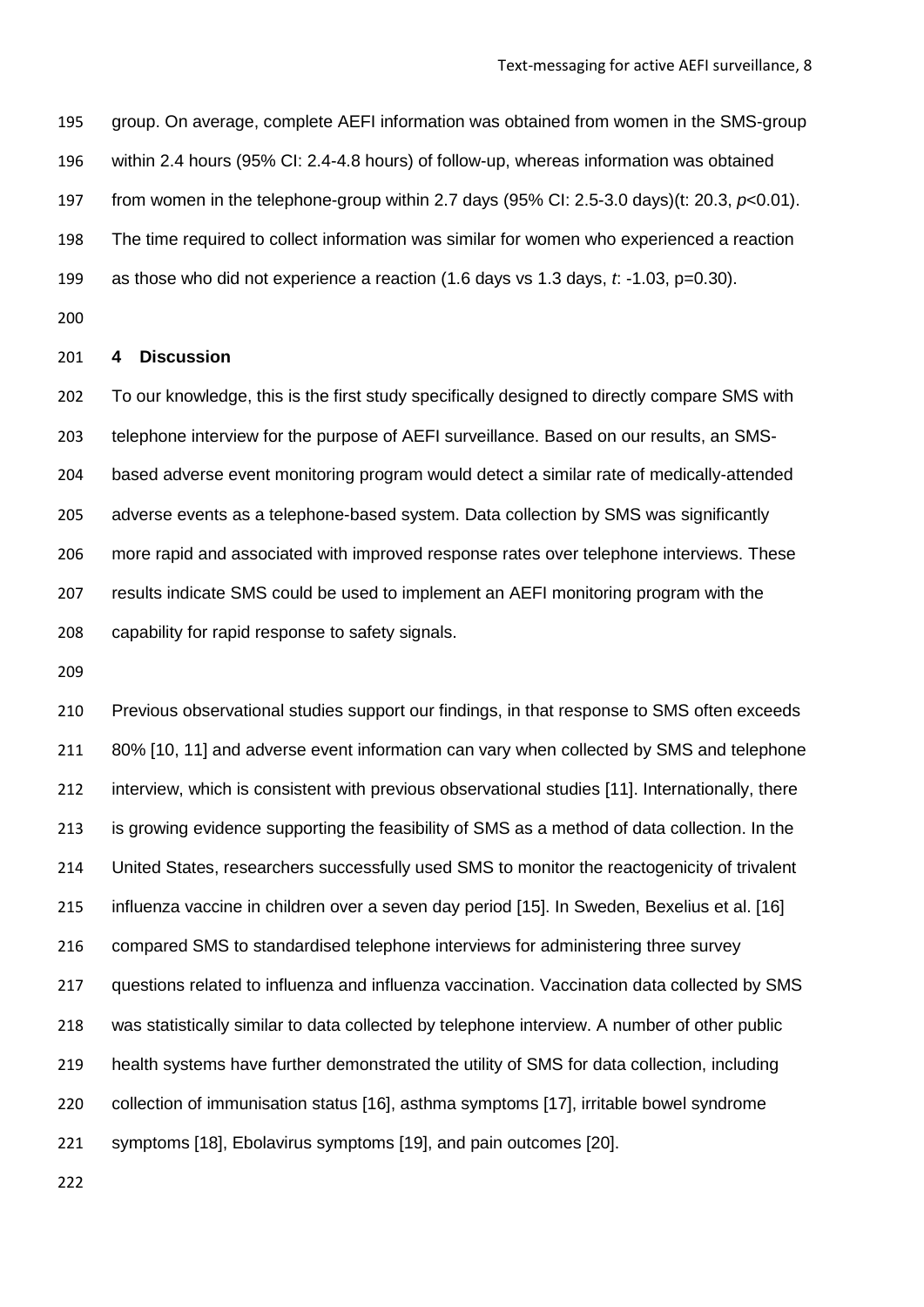Our results indicate that SMS can be used as a valuable tool for signal detection; however, some of our findings suggest there are limitations of SMS for AEFI monitoring. First, although 90% of women replied to the initial SMS, 56.5% of women who reported an AEFI via SMS did not respond to the follow-up SMS and had to be telephoned to collect details of 227 the event. These results indicate SMS may not be a complete solution to AEFI information collection. Second, there were some distinct differences in the events reported by SMS compared to telephone. Women surveyed by telephone were more likely to report any adverse event, which can largely be attributed to their increased reporting of injection site reactions. Although not designed to compare the different methods of AEFI data collection, a similar previous investigation found that women followed up by telephone interview were four times as likely to report a local reaction and nearly twice as likely to report a systemic reaction [11], similar to our results. These findings may suggest that SMS is not suitable for determining an accurate proportion of vaccinees who experience mild, common events, but would instead be suited for monitoring for changes in the safety profile of a vaccine. Regardless of these shortfalls, SMS would detect a safety signal more rapidly compared to telephone interviews.

240 While this study provides valuable information which can be used to improve vaccine safety monitoring programs, there were several limitations to our investigation. Due to the population of the routine vaccine safety monitoring program in Western Australia, our sample was restricted to pregnant females and our results may not necessarily apply to other demographic groups. The events reported in this study were self-reported and had not been verified by a health professional. Discrepancies between the rates of AEFI reported by SMS 246 and by telephone interview may be due to response bias. It is plausible that the method of inquiry affected the probability for a vaccinee to recall and report an AEFI. Additional research where reported AEFI are medically verified could provide further information on the use of SMS for data collection. Finally, unlike the SMS group, only 17% of the telephone group were successfully contacted at seven days post-vaccination. As a result, the variation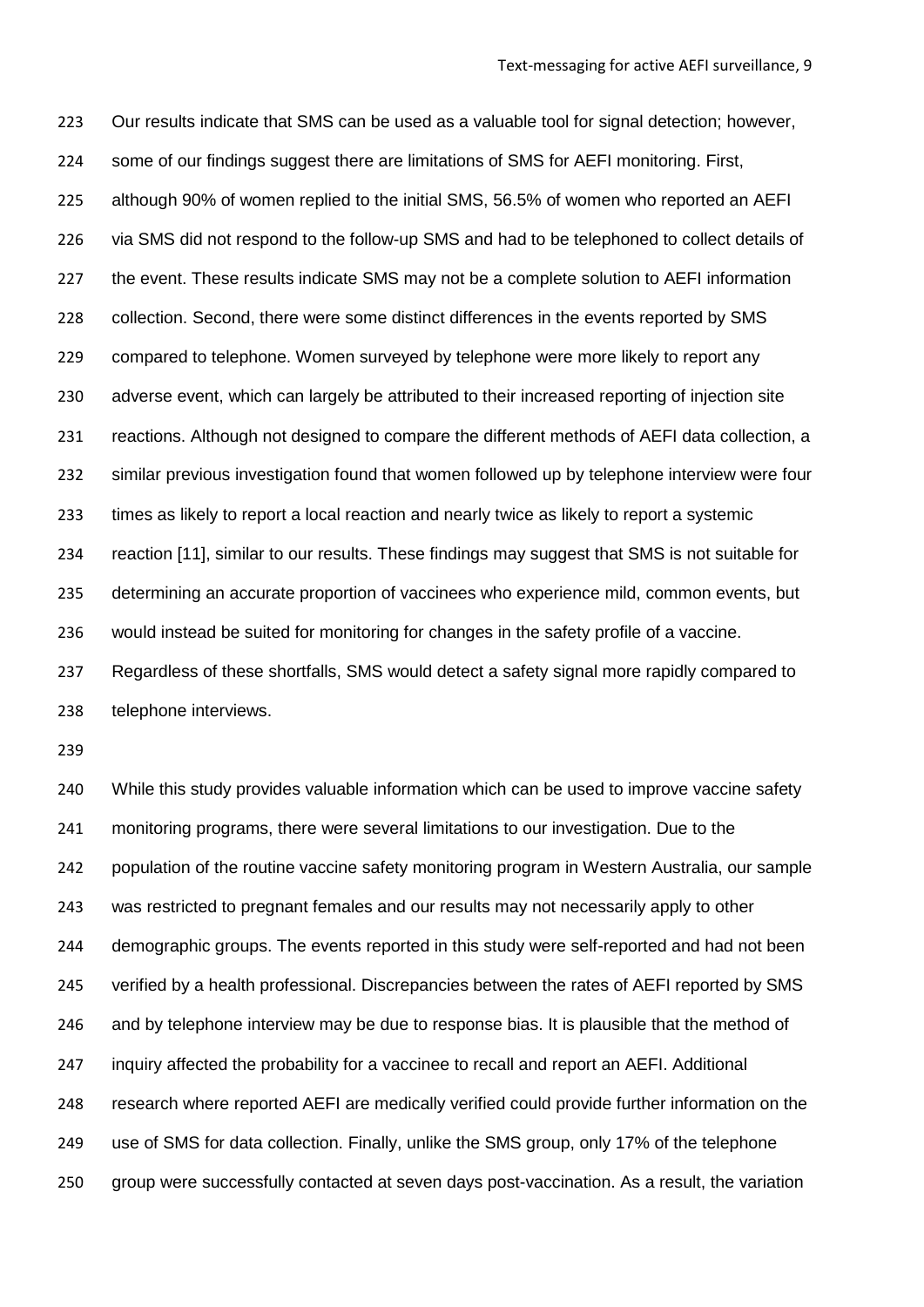in time required to follow-up by telephone compared to SMS may have biased our results. However, among the women who were successfully contacted by telephone within seven days, 37% reported a reaction, similar to the proportion of all women who were followed up by telephone interview. This indicates that variation in follow-up time is unlikely to be the reason for the differences in AEFI observed in our study.

## **4.1 Conclusions**

We compared the use of SMS and telephone interviews for the purposes of collecting AEFI

information. Our results show that SMS can be used to improve existing vaccine safety

surveillance systems, with certain caveats. Evaluations such as ours are important for

informing public health initiatives, considering the current interest in transitioning surveillance

systems to mobile phone technology [10-12, 18, 19]. Systems which incorporate SMS as a

method of data collection have the potential to more rapidly detect a safety signals and

facilitate quick response to identified vaccine quality issues and warrant further exploration.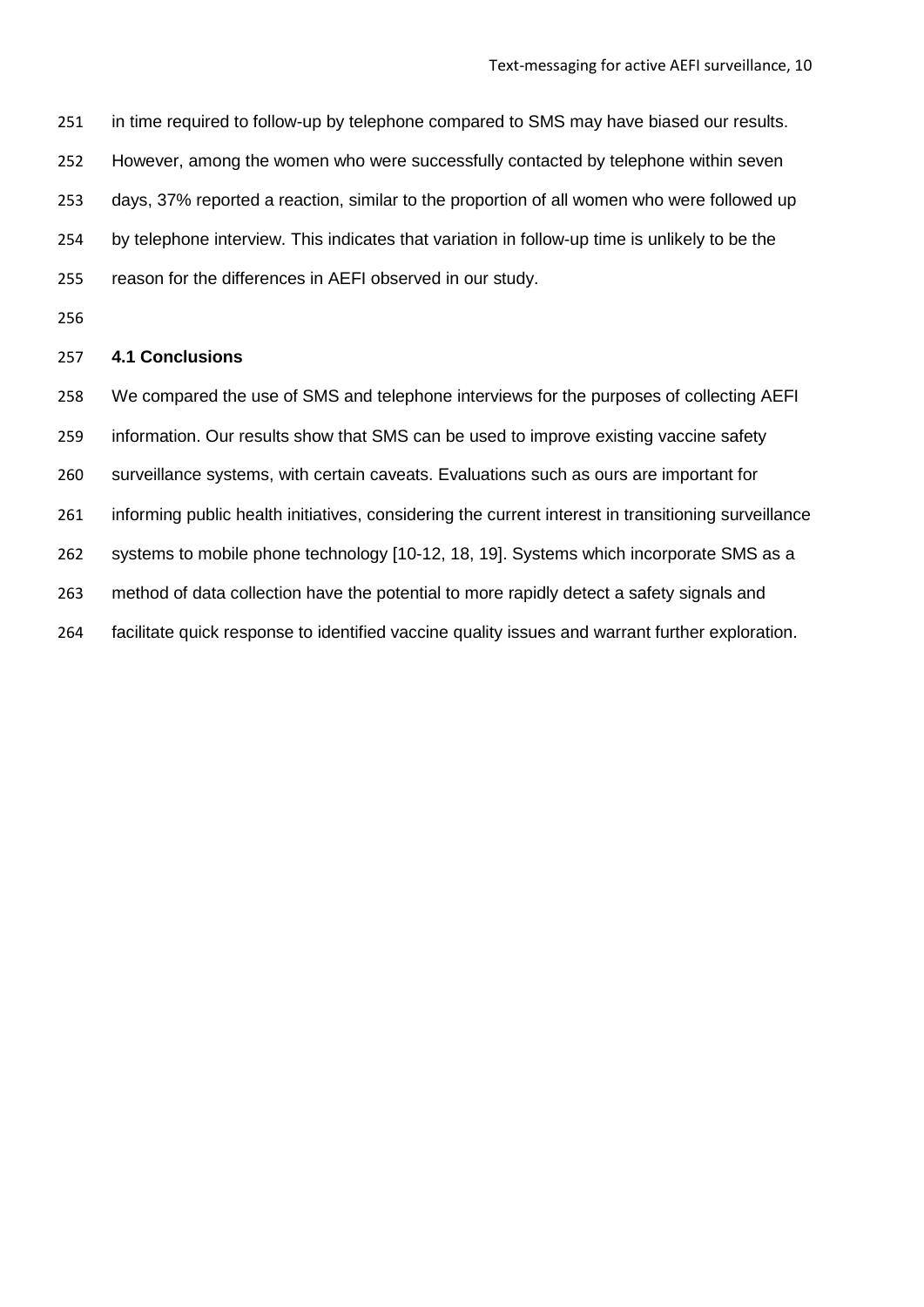# **5. References**

- [1] Duclos P. A global perspective on vaccine safety. Vaccine 2004;22(15-16):2059-63.<br>[2] Yeager DP, Toy EC, Baker B. Influenza vaccination in pregnancy. Am J Perinatol
- Yeager DP, Toy EC, Baker B. Influenza vaccination in pregnancy. Am J Perinatol 1999;16(6):283-6.
- [3] Lynch MM, Mitchell EW, Williams JL, Brumbaugh K, Jones-Bell M, Pinkney DE, et al. Pregnant and recently pregnant women's perceptions about influenza A pandemic (H1N1) 2009: implications for public health and provider communication. Matern Child Health J 2012;16:1657-64.
- [4] Darden PM, Thompson DM, Roberts JR, Hale JJ, Pope C, Naifeh M, et al. Reasons for not vaccinating adolescents: National Immunization Survey of Teens, 2008-2010. Pediatrics 2013;131(4):645-51.
- [5] Smith PJ, Kennedy AM, Wooten K, Gust DA, Pickering LK. Association between health care providers' influence on parents who have concerns about vaccine safety and vaccination coverage. Pediatrics 2006;118(5):e1287-92.
- [6] Prematunge C, Corace K, McCarthy A, Nair RC, Pugsley R, Garber G. Factors influencing pandemic influenza vaccination of healthcare workers - A systematic review. Vaccine 2012;30(32):4733-43.
- [7] Armstrong PK, Dowse GK, Effler PV, Carcione D, Blyth CC, Richmond PC, et al. Epidemiological study of severe febrile reactions in young children in Western Australia caused by 2010 trivalent inactivated influenza vaccine. BMJ Open 2011;1:e000016.
- [8] Blyth CC, Richmond PC, Jacoby P, Thornton P, Regan AK, Robins C, et al. The impact of pandemic A(H1N1)pdm09 influenza and vaccine-associated adverse events on parental attitutdes and influenza vaccine uptake in young children. Vaccine 2014;32(32):4075-81.
- [9] Kelly HA. Safety and effectiveness of influenza vaccines. Med J Aust 2014;201(10):560-1.
- [10] Leeb A, Regan AK, Peters IJ, Leeb C, Leeb G, Effler PV. Using automated text messages to monitor adverse events following immunisation in general practice. Med J Aust 2014;200(7):416-8.
- [11] Regan AK, Blyth CC, Mak DB, Richmond PC, Effler PV. Using SMS to monitor adverse events following trivalent influenza vaccination in pregnant women. Aust N Z J Obstet Gynaecol 2014;54(6):522-8.
- [12] Cashman P, Moberley S, Dalton C, Stephenson J, Elvidge E, Butler M, et al. Vaxtracker: Active on-line surveillance for adverse events following inactivated influenza vaccine in children. Vaccine 2014;32(42):5503-8.
- [13] Baron S, Goutard F, Nguon K, Tarantola A. Use of a text message-based pharmacovigilance tool in Cambodia: pilot study. Journal of medical Internet research 2013;15(4):e68.
- [14] Carcione D, Blyth CC, Richmond PC, Mak DB, Effler PV. Safety surveillance of influenza vaccine in pregnant women. Aust N Z J Obstet Gynaecol 2013;53(1):98-9.
- [15] Stockwell MS, Broder K, LaRussa P, Lewis P, Fernandez N, Sharma D, Barrett A, Sosa J, Vellozzi C: Risk of fever after pediatric trivalent inactivated influenza vaccine and 13-valent pneumococcal conjugate vaccine. JAMA Pediatr 2014;168(3):211-19.
- [16] Bexelius C, Merk H, Sandin S, Ekman A, Nyren O, Kuhlmann-Berenzon S, et al. SMS versus telephone interviews for epidemiological data collection: feasibility study estimating influenza vaccination coverage in the Swedish population. Eur J Epidemiol 2009;24(2):73-81.
- [17] Anhoj J, Moldrup C. Feasibility of collecting diary data from asthma patients through mobile phones and SMS (short message service): response rate analysis and focus group evaluation from a pilot study. Journal of medical Internet research 2004;6(4):e42.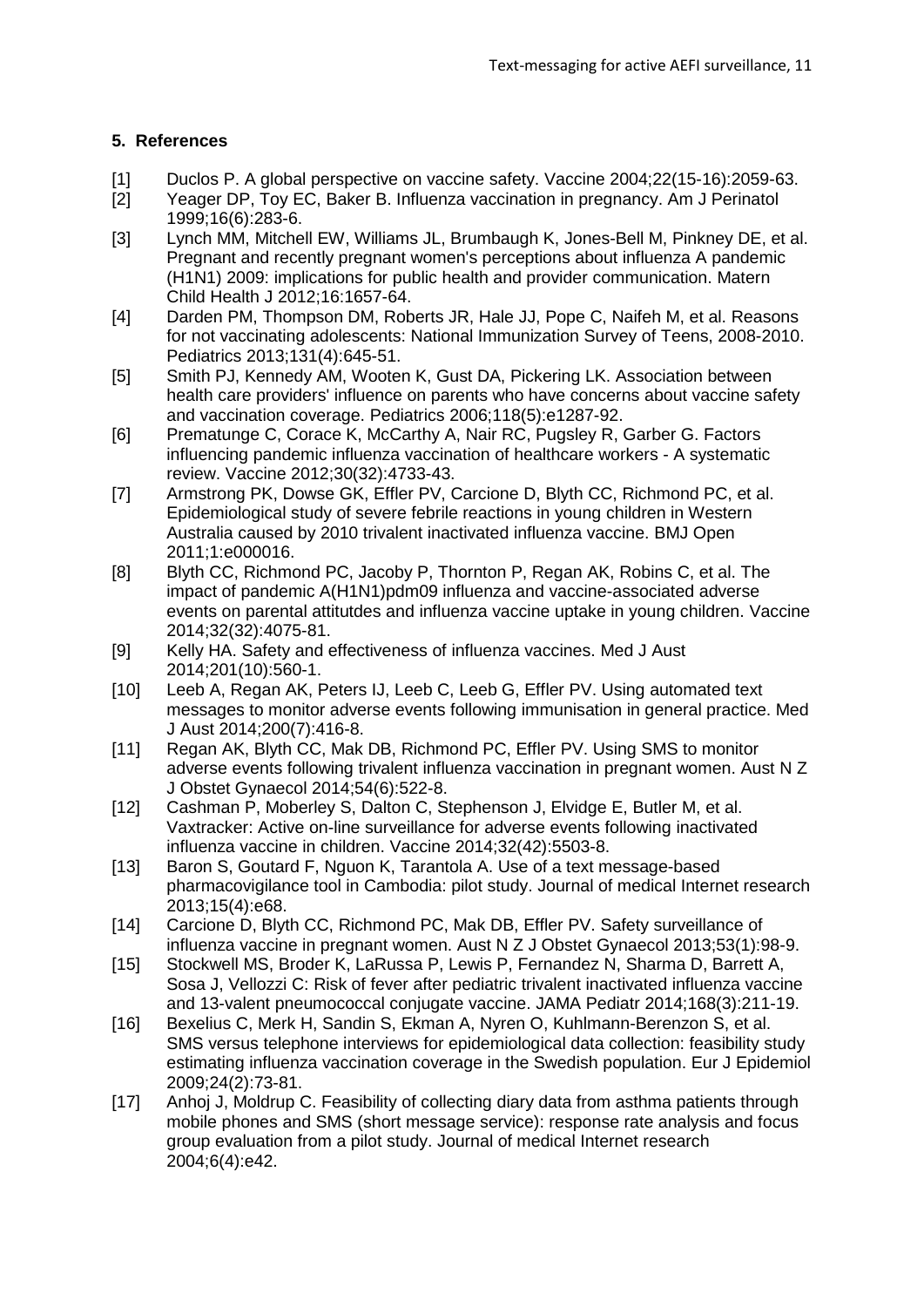- [18] Brabyn S, Adamson J, MacPherson H, Tilbrook H, Torgerson DJ. Short message service text messaging was feasible as a tool for data collection in a trial of treatment for irritable bowel syndrome. Journal of clinical epidemiology 2014;67(9):993-1000.
- [19] Tracey LE, Regan AK, Armstrong PK, Dowse GK, Effler PV. EbolaTracks: An automated SMS system for monitoring persons potentially exposed to ebola virus disease. Eurosurveillance 2015;20(1):pii=20999.
- [20] Macedo LG, Maher CG, Latimer J, McAuley JH. Feasibility of using short message service to collect pain outcomes in a low back pain clinical trial. Spine 2012;37(13):1151-5.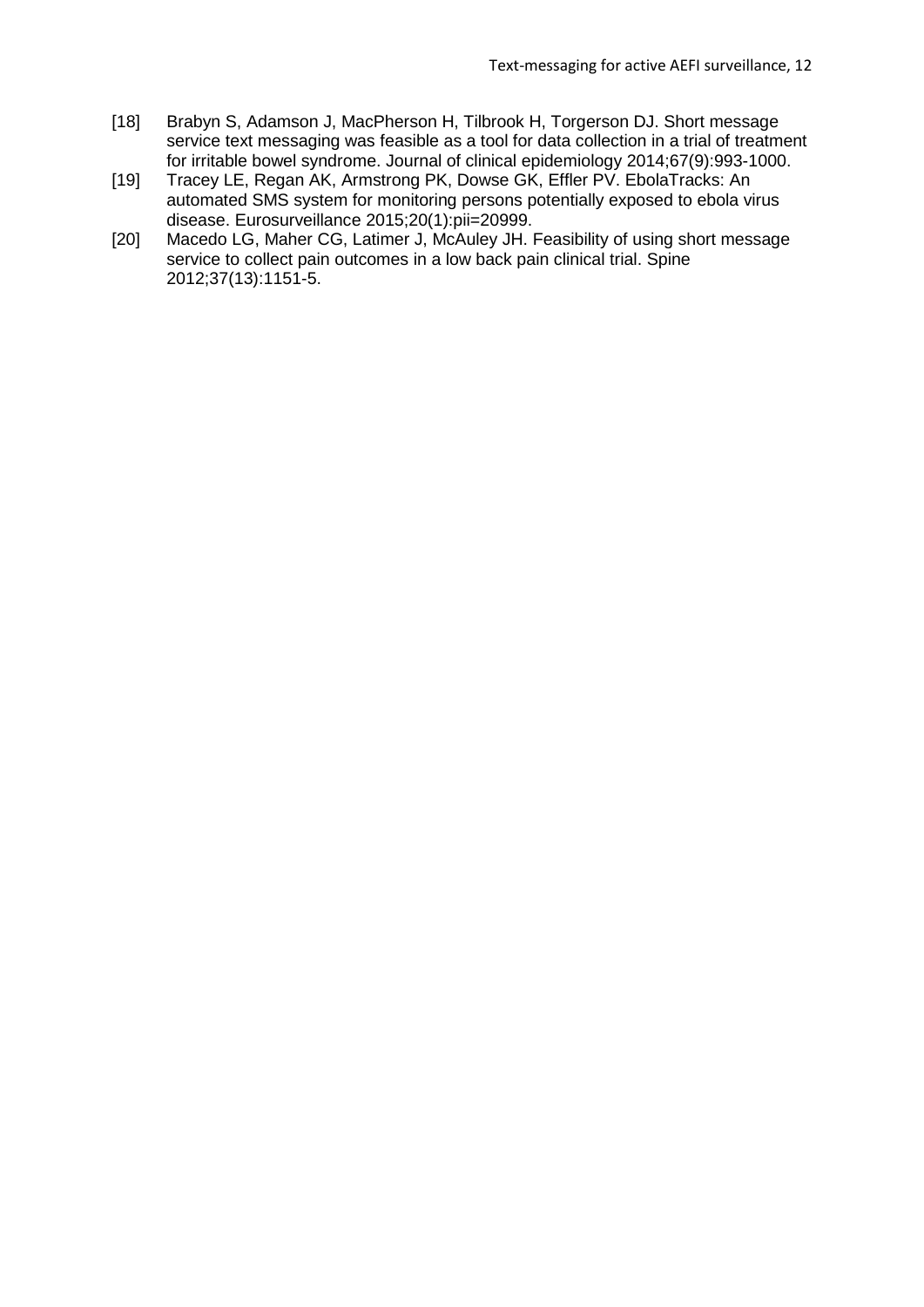# **Figure 1 title:**

Figure 1. Adverse event following influenza immunisation monitoring by SMS and telephone – Western Australia, Australia, March-May, 2014.

# **Figure 1 footnotes:**

SMS, short message service

# **Figure 2 title:**

Figure 2. Number of follow-up days, by method of adverse event reporting – Western Australia, Australia, March – May, 2014.

# **Figure 2 footnotes:**

SMS, short message service

AEFI, adverse event following immunisation